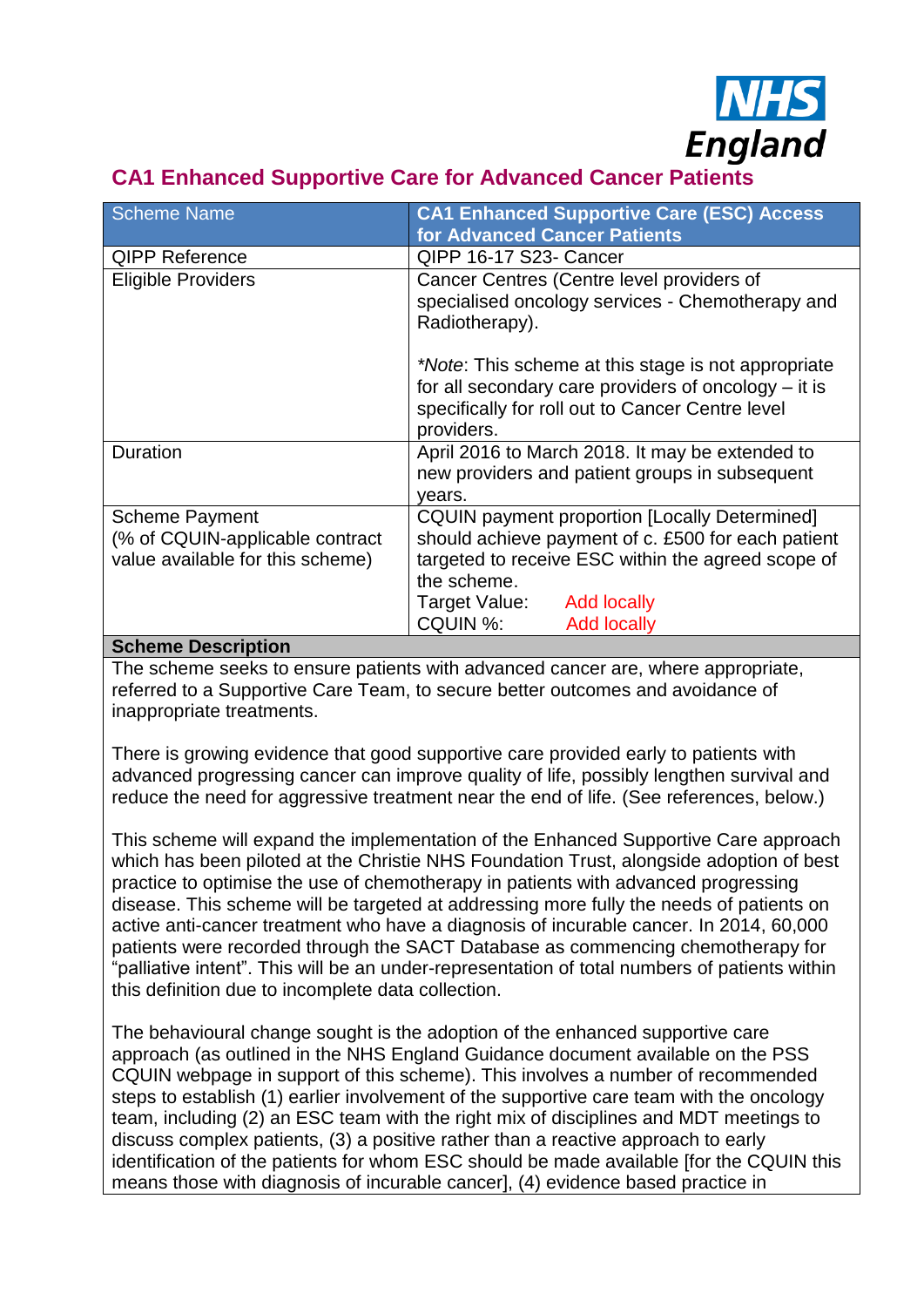

supportive care, (5) IT to improve patient oversight, including remote monitoring, (6) best practice in chemotherapy care. A guidance document has been developed, building on the Christie Pilot that has been approved by the NHS England Chemotherapy Clinical Reference Group and Cancer Programme of Care Board.

These improvements in care will require costs to be incurred in raising the standard of care to that of the ESC model, and in reaching more patients. Elements (4) and (6) in particular will require more intensive MDT input into patient care to personalise the care of each patient, whilst (5) may require system and technology investment.

The use of CQUIN monies will be individual to each provider. Costs may be incurred to increase the capacity of existing palliative / supportive care teams to promote the development of an Enhanced Supportive Care service and in communications systems and technology to allow remote oversight.

The local CQUIN used in the North West was for three years as it incentivised the development and piloting of the scheme. As the concept is now better understood and will be implemented with the help of Christie personnel, it is likely that the CQUIN will be needed for 2 years and, in some cases, only one year.

The CQUIN Payment proportion is set at (N\*500)/Z, where

- N is the estimated number of eligible patients (additional to those who would receive it under any existing ESC service), designated by the category of cancer (by site) in which it is agreed that ESC should be implemented, and the diagnosis of incurable cancer, and
- Z is the estimated CQUIN applicable contract value.
- A deduction from the £500 per patient payment is made for any activity payment that the ESC implementation would attract (e.g. an Outpatient appointment payment.)

N is not expected to exceed 800 – if a larger number is proposed, an exception needs to be agreed with NHS England.

Note that if it is agreed with the commissioner to introduce or to scale up enhanced supported care in some specialities but not others, the appropriate CQUIN payment should be scaled by the number of patients intended to benefit. Scaling may be determined by the scale of CQUIN payment available and/or by capacity constraints in the development of the ESC service. (E.g. at the Christie it has been targeted with Breast, Upper GI, skin/melanoma and Hepatobiliary Cancers).

## **Measures & Payment Triggers**

- 1. Audit is established, baseline data collected and a Clinical Champion for Enhanced Supportive Care nominated.
- 2. Clinical Champion engages with national peer group and processes in place to provide ESC to patients in target group.
- 3. Proportion of patients within the payment group receiving ESC.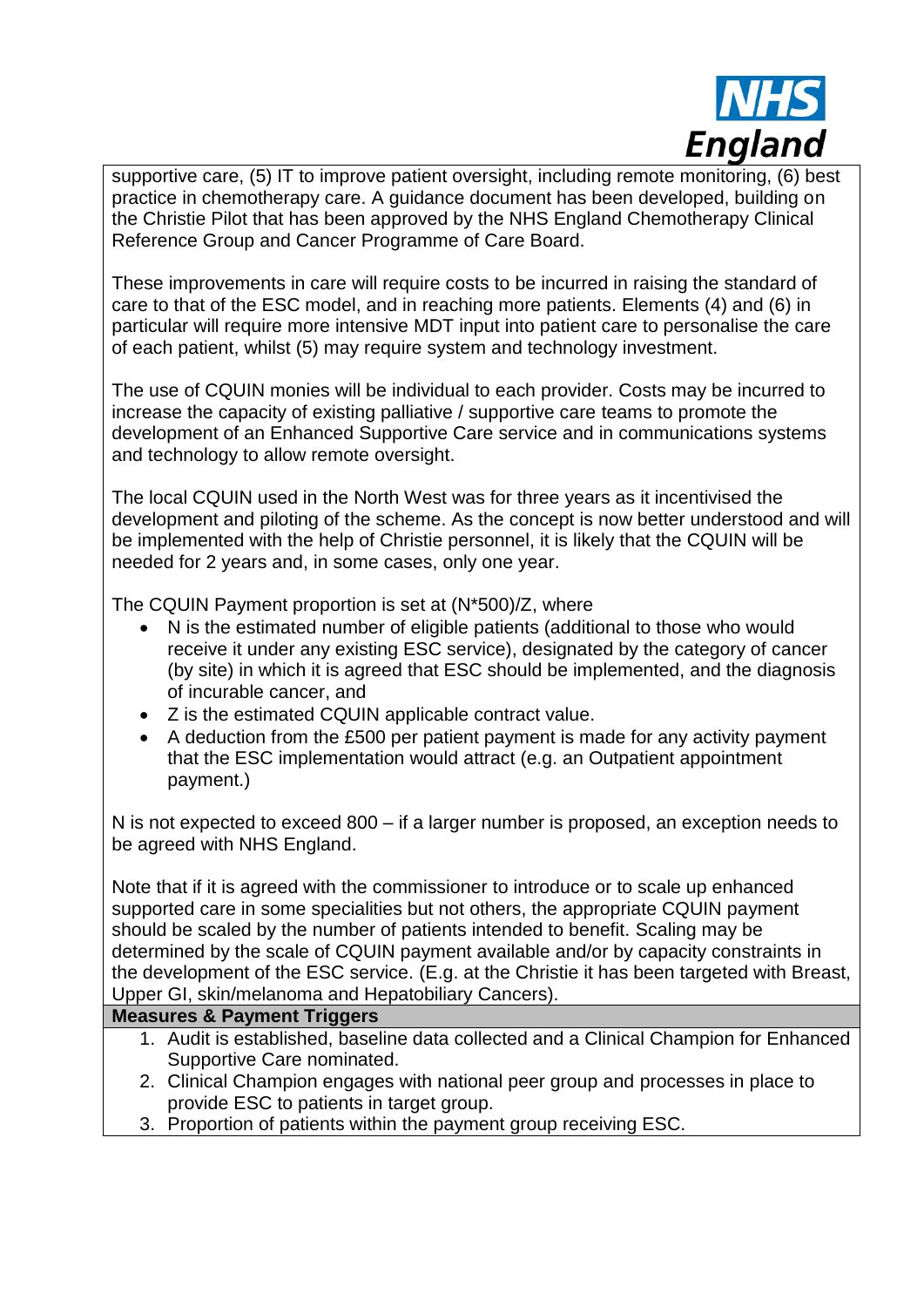

## **Definitions**

For Trigger 3:

Numerator: Number of patients who are referred to a Supportive Care Team at the point of diagnosis of incurable disease, Relative to

Denominator: Total number of new diagnoses of incurable disease in those disease group areas where the ESC initiative is being focussed, subject to any cap on the number of ESC patients in this scheme agreed with the commissioner.

Where a provider is already funded to provide ESC for some patients, then the trigger, i.e. the denominator for trigger 3, should be set as the additional patients meeting the eligibility criteria to whom the service will be extended.

## **Partial achievement rules**

Given significant set up costs and time, in the first year 20% payment is made for achieving payment trigger 1, and 20% for payment trigger 2, with the remaining 60% paid according to trigger 3, the proportion of the actual number of such patients who actually receive ESC during the second half year.

## **In Year Payment Phasing & Profiling**

|                          | Rules for in year payment and partial payment                                                                                                                                                                                                       |
|--------------------------|-----------------------------------------------------------------------------------------------------------------------------------------------------------------------------------------------------------------------------------------------------|
| Q <sub>1</sub>           | 20% of whole-year CQUIN value awarded if the audit is established,<br>baseline data collected and a Clinical Champion for Enhanced<br>Supportive Care nominated.                                                                                    |
| Q <sub>2</sub>           | 20% of whole-year CQUIN value awarded if locally agreed Q2 target of<br>improvement from baseline achieved and Clinical Champion engages<br>with national peer group. Q2 target must be set as soon as possible after<br>Q1 ends using data from Q1 |
| Q3&Q4<br><b>Combined</b> | Maximum of 60% of whole-year CQUIN value available according to<br>proportion of eligible patients receiving ESC.                                                                                                                                   |

## **Rationale for inclusion**

Enhanced supportive care has developed through recognition of what specialist palliative care can offer – as a cost-effective and life-extending approach to treatment of patients with incurable cancer, but also from recognition of the barriers to achieving earlier involvement of palliative care expertise within the cancer treatment continuum. These barriers may be largely due to the perception of palliative care by the public, patients and many health professionals - in particular the association with care at the very end of life. The excellent care that is provided for patients, who are nearing the end of life, needs to be extended to support them earlier on in the cancer pathway.

## **Data Sources, Frequency and responsibility for collection and reporting**

Trusts should be collecting referrals to the supportive care team (the trigger 3 numerator) through the national Electronic Palliative Care Co-Ordination Systems (EPACCS) initiative. Diagnosis of incurable cancer (the trigger iii denominator) should be registered in SACT – roughly as those receiving Chemo with palliative intent on SACT. There are a number of suggested outcome measures within the ESC Guidance document. All Trusts need to measure patient experience, utilising a patient questionnaire, patient mortality within 30 days of chemotherapy (through the national SACT data submission), and impact on Emergency Hospital admissions. Baseline levels of performance need to be assessed within the  $1<sup>st</sup>$  quarter of the  $1<sup>st</sup>$  year of this scheme.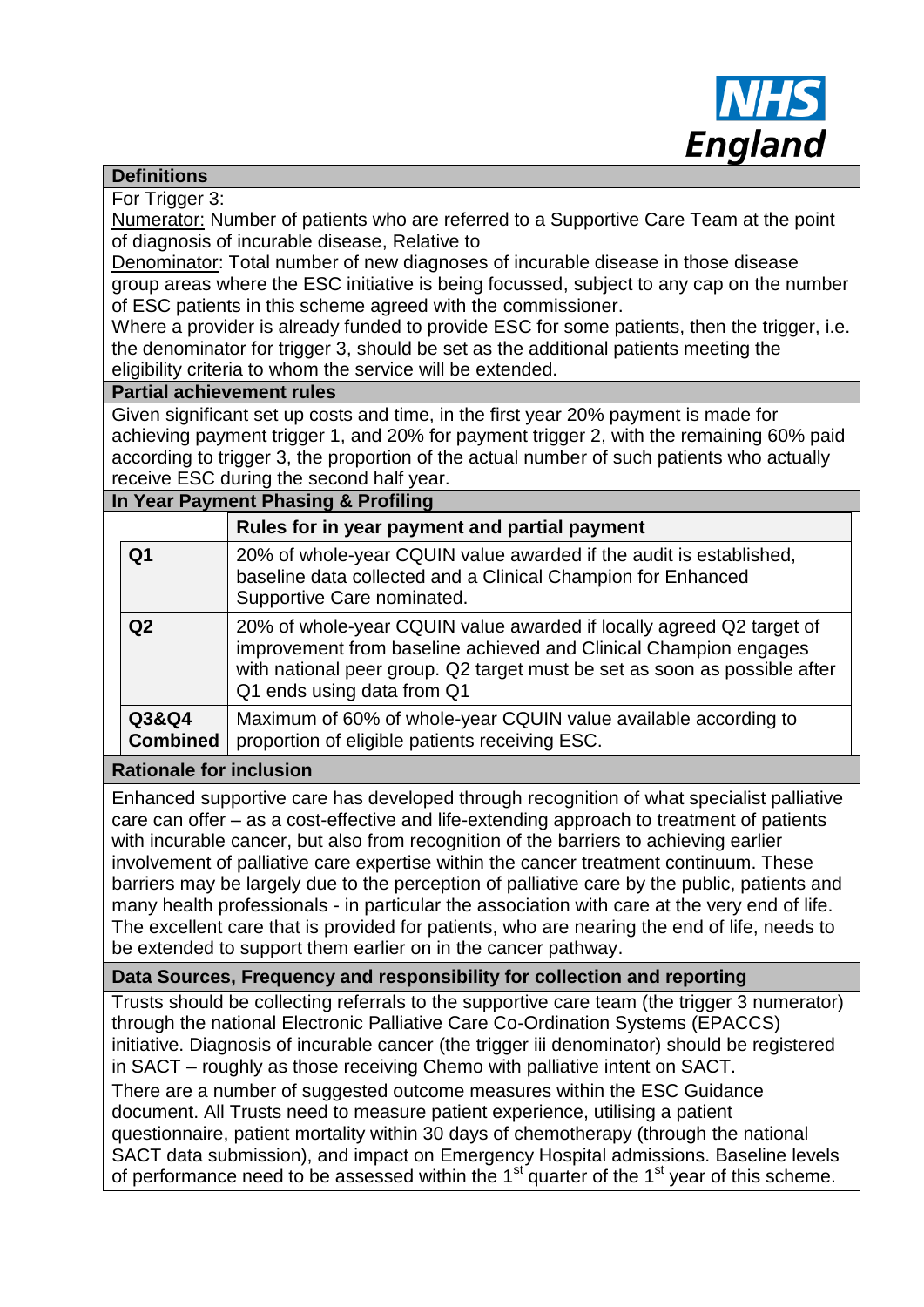

| Baseline period/ date &<br>Value | Base year provision of ESC if any to be quantified by<br>provider. |
|----------------------------------|--------------------------------------------------------------------|
| Final indicator period/date      | Provider to supply to commissioner in line with                    |
| (on which payment is based)      | submissions to EPACCS (for the numerator of Trigger 3)             |
| & Value                          | and to SACT (for the denominator).                                 |
| Final indicator reporting date   | Month 12 Contract Flex reporting date as per contract              |
| <b>CQUIN Exit Route</b>          | This scheme transforms the way in which care is                    |
|                                  | delivered. It will be maintained through clinical                  |
| How will the change              | engagement and acceptance of the benefits to patients.             |
| including any performance        | The initial incentive is required to kick-start the process for    |
| requirements be sustained        | changing long established clinical practices and                   |
| once the CQUIN indicator         | potentially to support adjustments to staffing levels/ staff       |
| has been retired?                | utilisation. The benefits of the scheme to patients and            |
|                                  | reduced health-care costs will create a very strong case           |
|                                  | for the continuation of the Enhanced Supportive Care               |
|                                  | service once the CQUIN investment closes. Any                      |
|                                  | additional net costs incurred will be reflected in future          |
|                                  | prices for cancer patient care. This will be addressed             |
|                                  | during the course of the first year of the scheme.                 |

## **Supporting Guidance and References**

"Enhanced Supportive Care"(ESC) is a new term for existing palliative care services and other services that support cancer patients, better to suit the changing landscape of cancer care. It is based around six principles:

- early involvement of supportive care services,
- supportive care teams that work together,
- a more positive approach to supportive care,
- cutting edge and evidence-based practice in supportive and palliative care,
- technology to improve communication,
- best practice in chemotherapy care.

It is intended to introduce ESC in a phased way, starting with those patients who are diagnosed with incurable cancer. Subsequently, ESC may be made available to those patients living with curable cancer, or living with cancer as a chronic illness, as well as cancer survivors.

Whilst the experience of the Christie and elsewhere is that this intervention is costsaving over all, it will be important that it is adequately funded to ensure that gains for patients and for the system are realised. Adopting this model will impact on a number of outcome areas but in summary the key outcomes expected are:

- improvement in patient and carer experience
- reduced need for aggressive interventions in the last days / weeks of life
- improved survival

The evidence base and the initial findings from the Christie pilot suggests reduced health care costs through a focus on earlier access to supportive care. In particular,